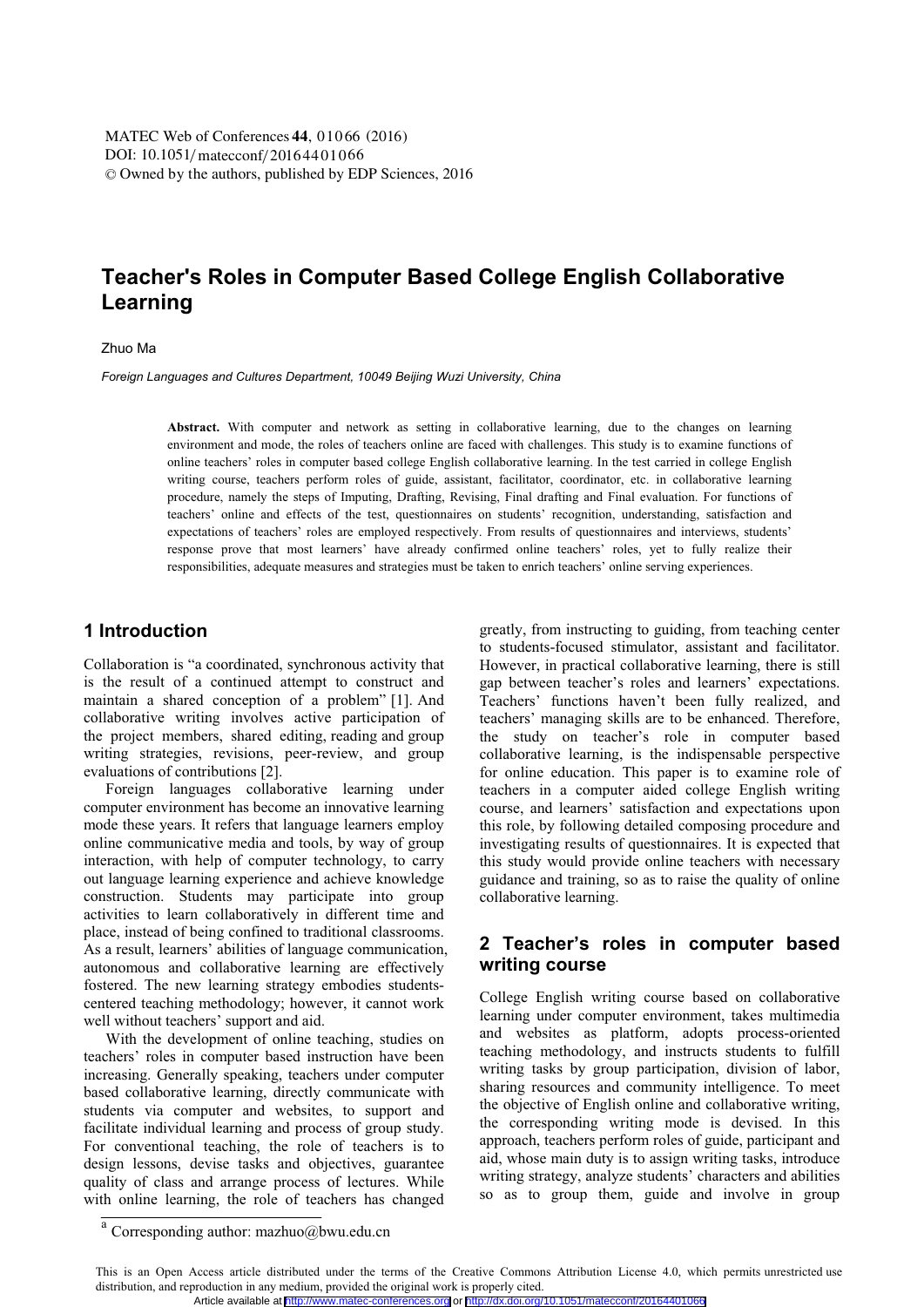discussions, evaluate final drafts, timely send feedbacks, and interact with learners' through email or Blog. Students are center of whole teaching process, as well as active learning participants, cooperators, explorers of problems solving, donators and sharers of community intelligence and resources. They are expected to take on writing tasks, play roles in groups, collect and assort information, take part in discussing, commenting and editing, perfect drafts, till summit final drafts. The whole writing procedure takes four steps and teacher's roles are presented likewise.

#### **2.1 Imputing step**

Firstly, brainstorming is adopted so students could freely exchanges opinions in pleasant, casual and relaxing atmosphere, in which the collective intelligence can be brought out, and the originality and inspiration of learners are hence stimulated. In this phase, teachers as guide and instructor, encourage students to think actively and critically, communicate with them to dig out any relevant message to all kinds of writing subjects, so as to formulate flow of thoughts and outline in written form.

Teachers then release a topic and have students in groups talk about it. A student in charge in each group is appointed to coordinate discussions, persuade members to speak, generalize collective viewpoints, and note down key points. Teachers themselves also join in students' activities in order to monitor and guarantee learner's involvement. This group discussion as communication can stimulate writers' creative desire, and help them to correctly express ideas.

When computer and websites are available for writers to search, store and internalize related writing information, it is responsibility of teachers to introduce helpful writing training websites, or any useful reading pages. At the same time, they should recommend students browse e-magazines or e-book to cultivate good sense of language, take in more amounts of inputs, enhance competence of sentences making and vocabularies selecting.

#### **2.2 Drafting step**

After class and online activities, students are pretty clear about writing objectives, and move into drafting period. Teachers need to inform writers of synthesizing all useful materials to sort out flow of thoughts and set up specific writing contents. While in writing, teachers advise students to take down whatever occurring in minds, without stopping to pick up such mistakes as grammar, spelling, or punctuation. Besides, instructors will remind them that the faster and quicker they write, the better, because checking will interrupt thoughts and destroy its fluency. After the first draft is completed, writers then may examine whether their ideas are clear, writing objectives are definite, as well as contents and style are coordinated.

#### **2.3 Revising step**

Peers feedback ensued since the first draft comes out. Teachers proceed to organize students to exchange drafts online, through email or QQ, and direct them to read others with patience and send feedbacks by underlining or commenting. For the first time evaluation, teachers suggest readers focus checking perspective on general aspects, e.g. ideas, structure, contents, and writing techniques.

Under computer environment, it is convenient for students to manipulate such functions as cutting, pasting, adding, mistakes checking, searching, etc. Teachers now serve as technicians, teaching and assisting computer users to apply all necessary functions to revising exercises.

#### **2.4 Final drafting step**

Accordingly writers read others' feedbacks online and rewrite the first draft, which may be homework after class since students would spend considerable amount of time on it. Yet before leaving language labs, teachers need to propose certain guidance and directions. For example, typical revising samples are exhibited through multimedia approach, including peer feedbacks and teacher feedbacks, for both students and tutors to analyze, discuss and explore the contents, structure, sentence patterns, and language usage. In this procedure, instructors should build up active class atmosphere, encourage learners to talk frankly and sincerely, and confirm positive aspects of samples in order to raise students' writing enthusiasm. Final drafts are then submitted to online discussion board of Blogs, or any other online space to upload, paste, store, edit, and delete messages. For instance, for New Horizon College English Online Learning System, *Discussion Board for Teachers and Students* provide room for anyone involved in this task to donate resources, edit, and submit final drafts.

#### **2.5 Final evaluation step**

Teachers and peers will respond online in time to students' finals by underlining proper corrected points and suitable employment of language. Besides, under the final version, teachers' comments and suggestions should be adequate and inspiring enough to maintain students' composing energy and spirits. At last, all excellent products and typical problems are submitted online on *Appreciation Corpus*, for the former to be followed, and the latter to be avoided. One thing that teachers ought to be aware of is that models are to be coupled with teachers' feedbacks, while typical errors couldn't be tied with students' identity. Otherwise learners' writing motivation and passion would be greatly stricken.

### **3 Questionnaires and discussions**

The computer based English writing collaborative mode is utilized by 85 first-year non-English majors from Beijing Wuzi University for a whole semester. Right after the course drew to end, students were asked to fill out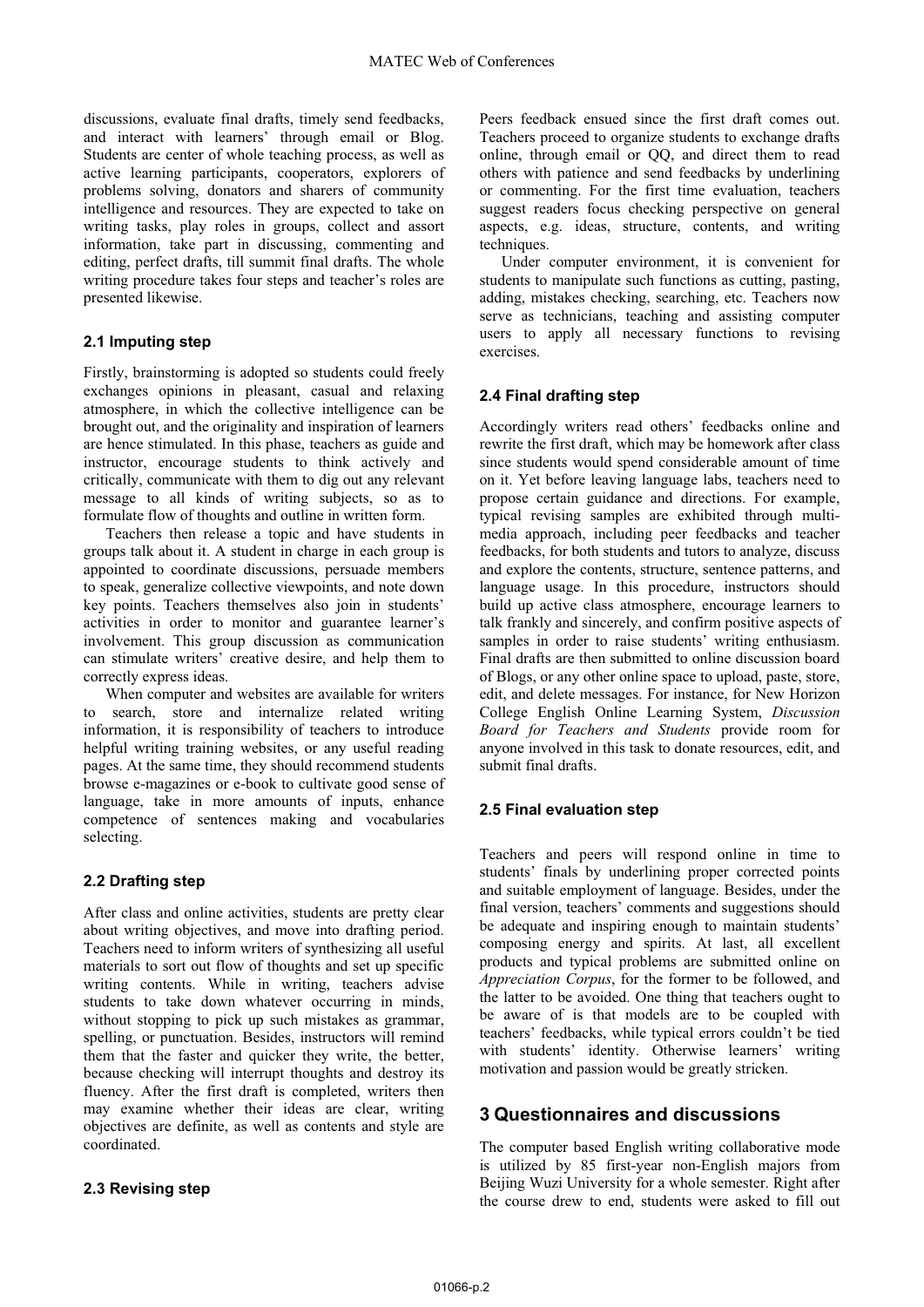two pieces of questionnaire, respectively on recognition and understanding of teacher's roles, and students' satisfaction and expectation of such roles.

**Table 1.** Frequency on Students' Recognition and Understanding of Teacher's Roles

| Questions                                                                                                                                                                      | $SA\%$ | $A\frac{0}{0}$ | $U\%$ | D% | $SD\%$         |
|--------------------------------------------------------------------------------------------------------------------------------------------------------------------------------|--------|----------------|-------|----|----------------|
| 1.I believe<br>online teacher's<br>roles are greatly<br>different from<br>those in<br>traditional<br>classrooms.                                                               | 43     | 33             | 6     | 9  | 9              |
| 2. Teacher online<br>plays important<br>roles in<br>computer based<br>collaborative<br>learning                                                                                | 41     | 27             | 11    | 11 | 10             |
| 3. In online<br>collaborative<br>study, the roles<br>of teacher online<br>are greatly<br>challenged                                                                            | 35     | 36             | 14    | 7  | 8              |
| 4. I am still not<br>clear about roles<br>of teacher<br>online.                                                                                                                | 29     | 21             | 15    | 17 | 18             |
| 5. I believe<br>teacher online is<br>one member of<br>group, therefore<br>should join in<br>team discussion<br>and study                                                       | 46     | 33             | 9     | 8  | $\overline{4}$ |
| 6.<br>L<br>believe<br>teacher<br>online<br>should<br>mainly<br>afford<br>support<br>aid,<br>and<br>and<br>could<br>only<br>involve<br>in<br>our<br>discussions<br>when needed. | 55     | 21             | 12    | 7  | 5              |

SA=Strongly Agree, A=Agree, U=Unclear, D=Disagree, SD=Strongly Disagree.

For statistics drawn from the above questionnaire, it is obvious that compared to old writing mode held in classrooms in which teacher's role is simply to assign writing tasks and give written feedbacks, majority of students (43%+33%=76%) could feel teacher's participation and help in process of writing. As for the significance of teacher's roles in collaborative learning,  $68\%(41\% + 27\% = 68\%)$  students have realized the reason why collaboration benefits whole procedure of writing is mainly due to teacher's coordination and facilitation, while 21% students haven't recognized such roles. From interviews carried afterwards, it is learned that occasionally some inactive students are neglected so that group activities cannot run smoothly. Similarly, when asked whether teacher's roles are challenged immensely

for online learning,  $71\%$   $(35\% + 36 = 71\%)$  students vote for positive answer, which indicates that for a trial of online learning, there is still certain space for teacher to strive and develop. From Question 4, it is gathered that half subjects are not aware of definite roles of online teacher. For one side, the figure shows different expectations on teachers; for the other, the recognition of collaborative learning and teacher's roles are not impressive enough for learners after the first round of experiment. Contrary to students' discussions, computer aided collaborative communications take teacher as a group member who listens, argues, thinks, and comments as students do, which is welcomed and accepted by overwhelming students. And the fact that 55% students is in strong agreement to Question 6 once more prove that teacher is only expected to perform role of participator instead of instructor or organizer in collaborative activities. In other words, they would neither act as onlookers nor controllers, but serve when needed.

In Table 2, statistics of frequency of students' satisfaction and expectation on teacher's roles are presented.

| Table 2. Frequency of Students' Satisfaction and Expectation |  |
|--------------------------------------------------------------|--|
| on Teacher's Roles                                           |  |

| Questions                                                                                                                                                | $SA\%$ | $A\%$ | $U\%$ | D<br>$\frac{0}{0}$ | <b>SD</b><br>$\frac{0}{0}$ |
|----------------------------------------------------------------------------------------------------------------------------------------------------------|--------|-------|-------|--------------------|----------------------------|
| 1. Teacher online<br>adopts so many<br>effective methods in<br>our collaboration and<br>discussion, that<br>collaborative<br>discussion run<br>smoothly. | 21     | 25    | 17    | 20                 | 17                         |
| 2. The timely<br>response from teacher<br>online encourages me<br>to actively take part in<br>online<br>communication.                                   | 45     | 25    | 11    | 12                 | 7                          |
| 3. In group<br>cooperation, teacher is<br>the authority and<br>leader of discussion.                                                                     | 16     | 19    | 15    | 24                 | 26                         |
| 4. In group<br>cooperation, teacher is<br>the onlooker and<br>intervener.                                                                                | 12     | 15    | 19    | 24                 | 30                         |
| 5. I wish teacher<br>online is like our<br>friends to study<br>together.                                                                                 | 77     | 14    | 5     | $\overline{2}$     | $\overline{c}$             |
| 6. I wish teacher<br>online can evaluate<br>my work positively<br>and fairly so I won't<br>give up the practice.                                         | 69     | 21    | 5     | 3                  | 2                          |

SA=Strongly Agree, A=Agree, U=Unclear, D=Disagree, SD=Strongly Disagree.

Generally speaking, for students' opinion on variety of coordinative approaches invented by teachers, nearly half of students  $(21\% + 25\% = 47\%)$  express their satisfaction, while 37% (20%+17%=37%) students feel disappointed with teacher's performance, which shows